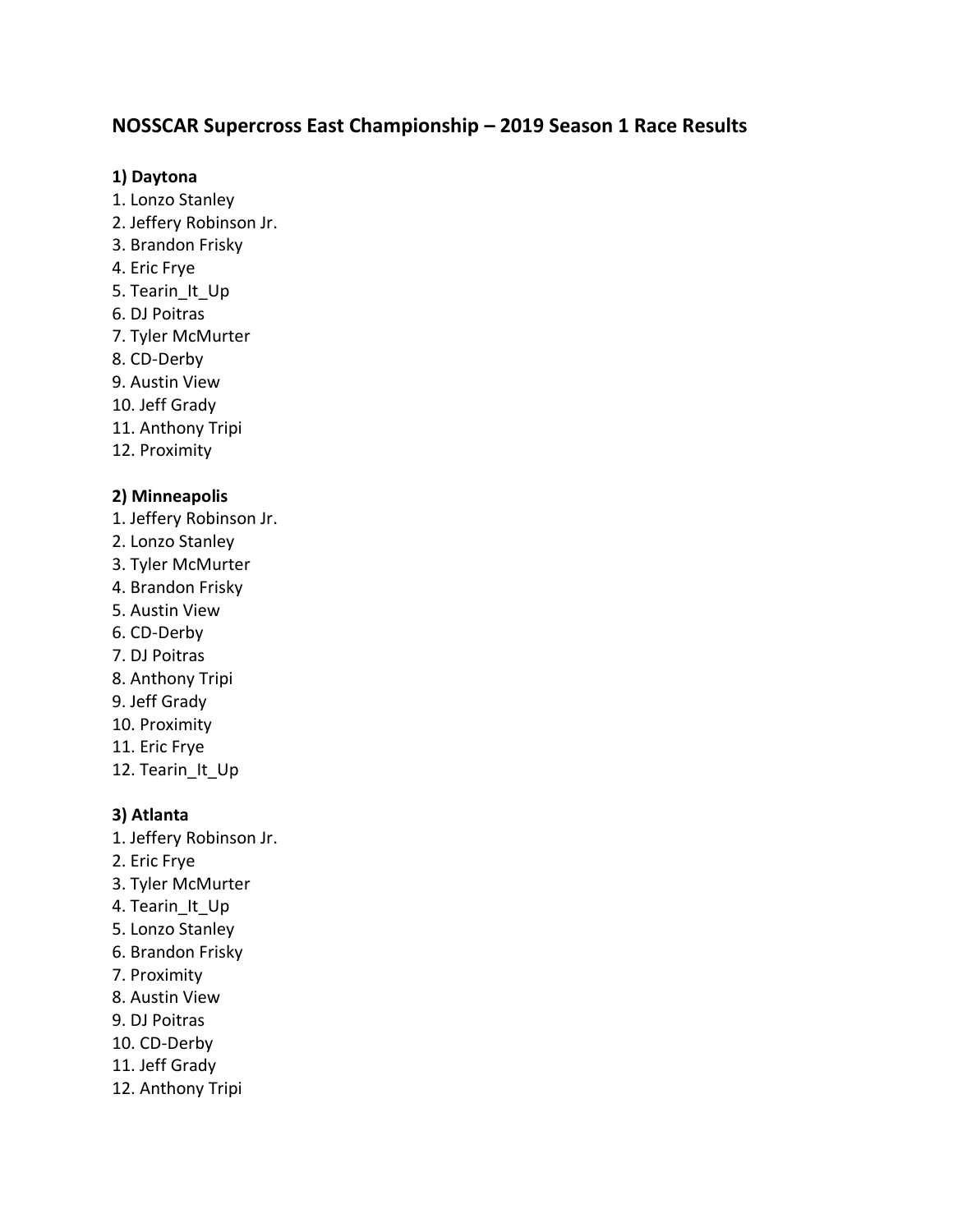#### **4) Toronto**

- 1. Lonzo Stanley
- 2. Tyler McMurter
- 3. Eric Frye
- 4. Brandon Frisky
- 5. Tearin It Up
- 6. CD-Derby
- 7. DJ Poitras
- 8. Jeff Grady
- 9. Proximity
- 10. Jeffery Robinson Jr.
- 11. Austin View
- 12. Anthony Tripi

#### **5) Indianapolis**

- 1. Jeffery Robinson Jr.
- 2. Lonzo Stanley
- 3. Eric Frye
- 4. Tyler McMurter
- 5. Tearin\_It\_Up
- 6. Proximity
- 7. DJ Poitras
- 8. CD-Derby
- 9. Jeff Grady
- 10. Brandon Frisky

#### **6) Detroit**

- 1. Lonzo Stanley
- 2. Tyler McMurter
- 3. Jeffery Robinson Jr.
- 4. Eric Frye
- 5. Tearin\_It\_Up
- 6. DJ Poitras
- 7. CD-Derby
- 8. Proximity
- 9. Jeff Grady
- 10. Austin View

#### **7) St. Louis**

- 1. Jeffery Robinson Jr.
- 2. Lonzo Stanley
- 3. Eric Frye
- 4. Tearin It Up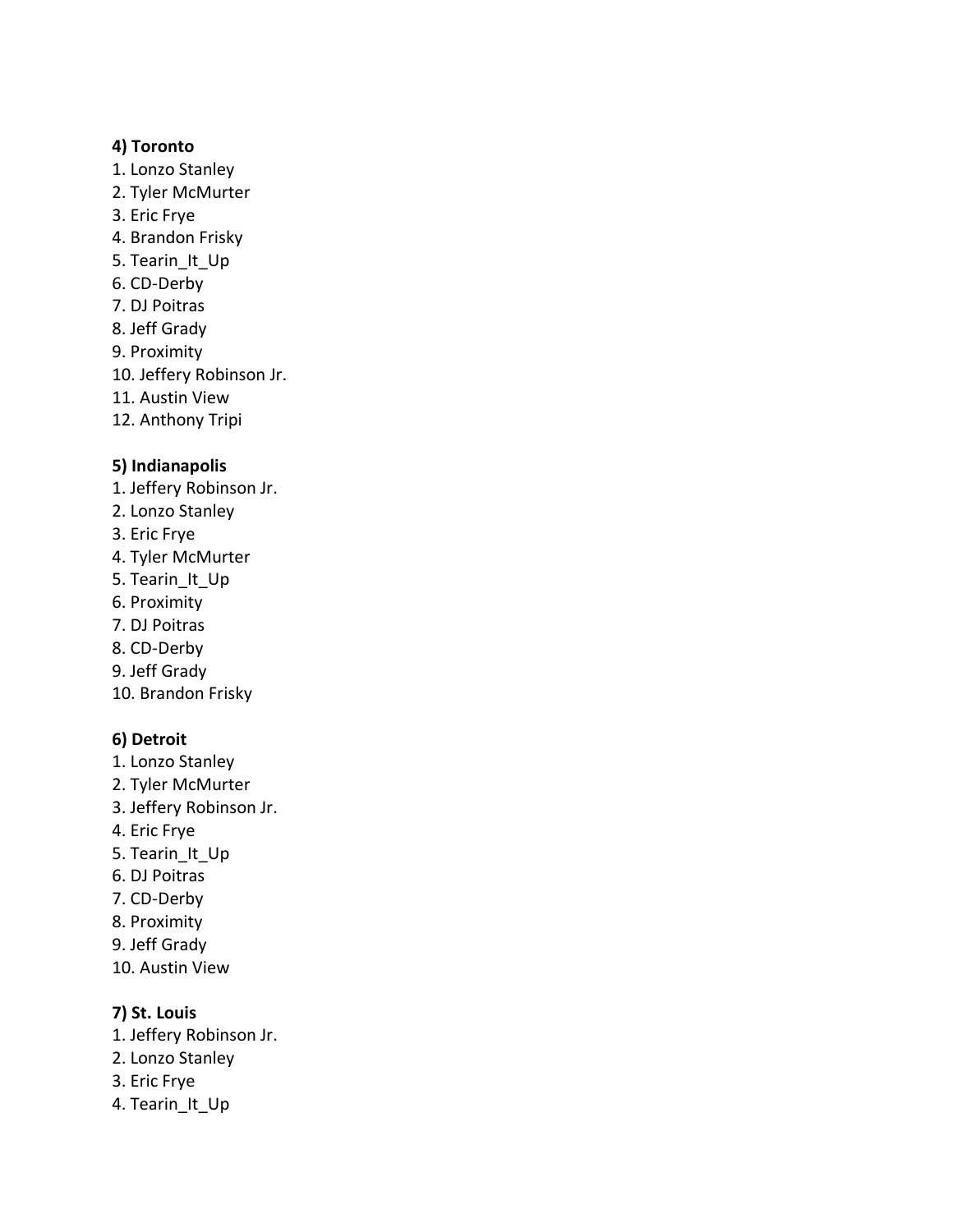- 5. Tyler McMurter
- 6. CD-Derby
- 7. DJ Poitras
- 8. Proximity

#### **8) East Rutherford**

- 1. Jeffery Robinson Jr.
- 2. Eric Frye
- 3. Tyler McMurter
- 4. Lonzo Stanley
- 5. Tearin It Up
- 6. CD-Derby
- 7. DJ Poitras

#### **9) Las Vegas**

- 1. Jeffery Robinson Jr.
- 2. Eric Frye
- 3. Lonzo Stanley
- 4. Tyler McMurter
- 5. Tearin It Up
- 6. DJ Poitras
- 7. CD Derby

# **NOSSCAR Supercross East Championship – 2019 Season 1 Final Standings**

- 1. Jeffery Robinson Jr: 204 pts \*6 wins \*8 Podiums 2. Lonzo Stanley: 196 pts \*3 wins \*7 Podiums 3. Eric Frye: 173 pts \*6 Podiums 4. Tyler McMurter: 172 pts \*5 Podiums 5. Tearin\_It\_Up: 148 pts 6. DJ Poitras: 136 pts 7. CD-Derby: 134 pts 8. Proximity: 94 pts 9. Brandon Frisky: 84 pts \*1 Podium 10. Jeff Grady: 76 pts 11. Austin View: 55 pts 12. Anthony Tripi: 45 pts ------------------------------------- 13. Clay Stanley DNQ 14. Kenny Adair DNQ 15. Blood-Purge DNQ
- 16. Robert Lohman Sr. DNQ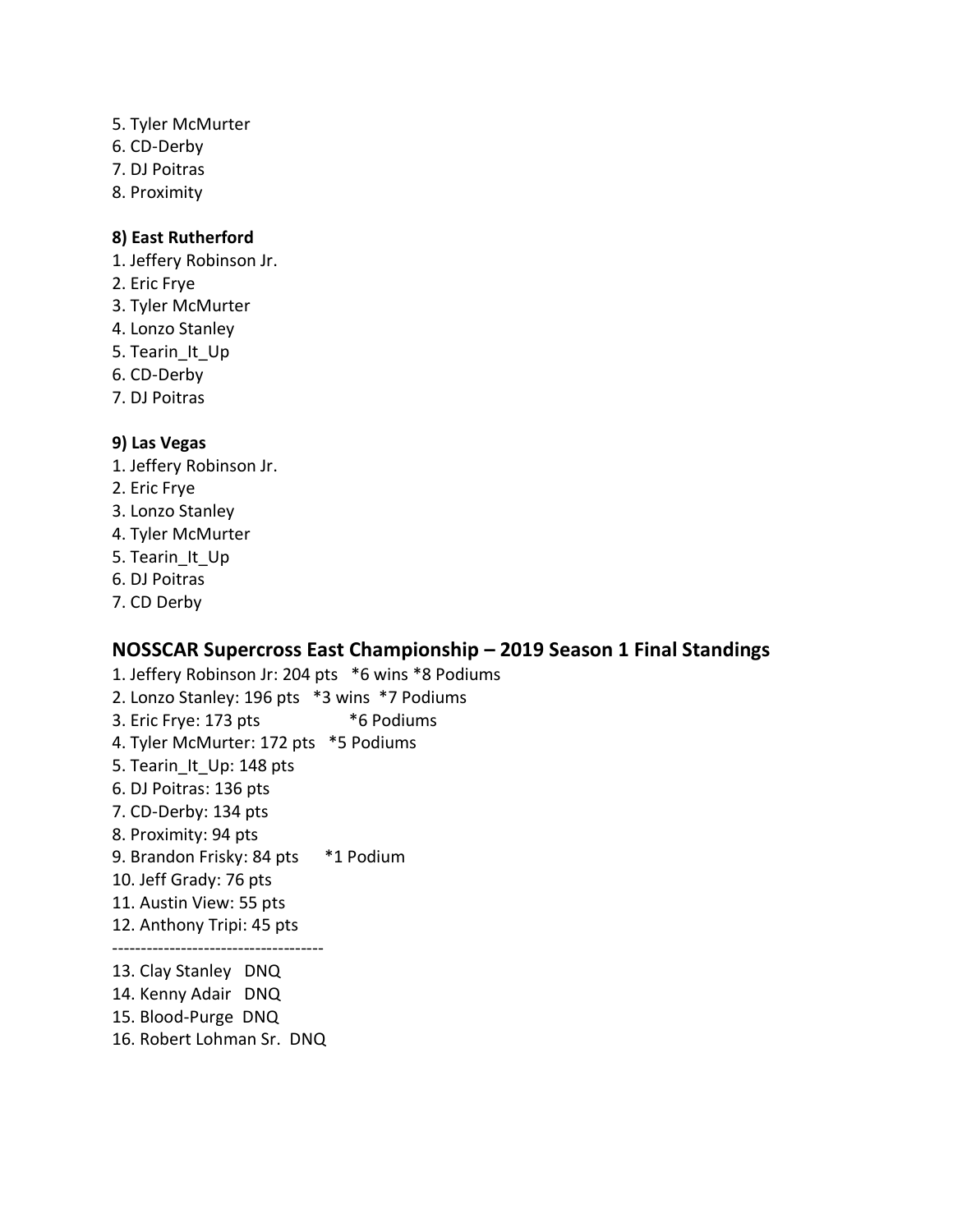# **NOSSCAR Supercross East Championship – 2019 Season 2 Race Results**

## **1) Daytona**

- 1. Lonzo Stanley
- 2. Jimmie Best
- 3. Noah Allen
- 4. CD-Derby
- 5. Jade Burr
- 6. Proximity
- 7. Dakota Brough
- 8. Dakota Pate
- 9. Robert Lohman Sr.

# **2) Toronto**

- 1. Lonzo Stanley
- 2. Jimmie Best
- 3. Proximity
- 4. Jade Burr
- 5. CD-Derby
- 6. Robert Lohman Sr.
- 7. Dakota Pate

# **3) Atlanta**

- 1. Lonzo Stanley
- 2. Jimmie Best
- 3. CD-Derby
- 4. Proximity
- 5. Jade Burr
- 6. Dakota Pate
- 7. Dakota Brough
- 8. Robert Lohman Sr.

# **4) Detroit**

- 1. Jimmie Best
- 2. Lonzo Stanley
- 3. CD-Derby
- 4. Jade Burr
- 5. Proximity
- 6. Robert Lohman Sr.

# **5) Indianapolis**

- 1. Lonzo Stanley
- 2. Jimmie Best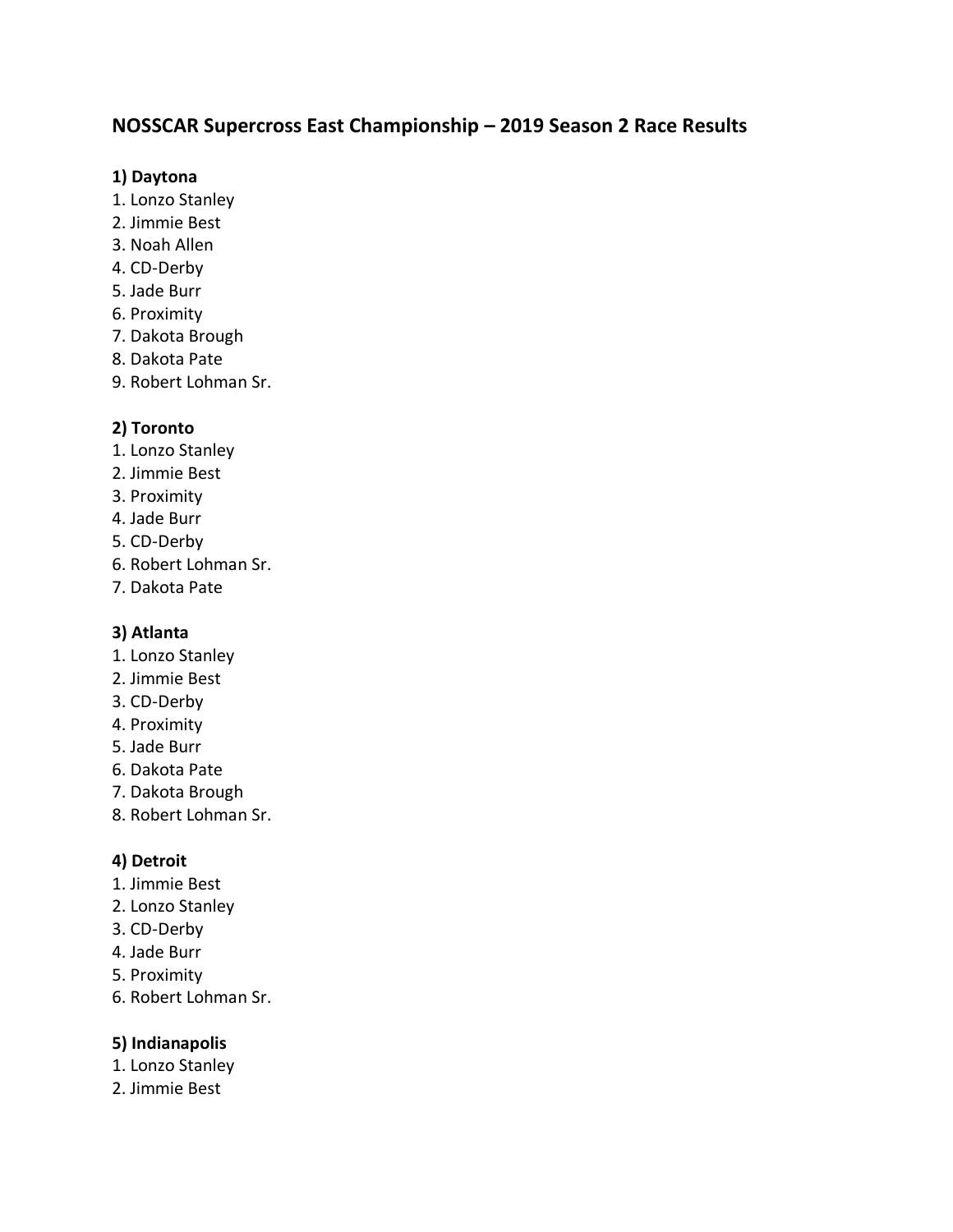- 3. Jade Burr
- 4. Proximity
- 5. CD-Derby
- 6. Robert Lohman Sr.

# **NOSSCAR Supercross East Championship – 2019 Season 2 Final Standings**

- 1. Lonzo Stanley: 122 pts \*4 wins
- 2. Jimmie Best: 113 pts \*1 win
- 3. CD-Derby: 92 pts
- 4. Jade Burr: 90 pts
- 5. Proximity: 89 pts
- 6. Robert Lohman Sr: 75 pts
- 7. Dakota Pate: 45 pts
- 8. Dakota Brough: 30 pts
- 9. Noah Allen: 20 pts

# **2020 NOSSCAR Supercross East Race Results**

## **1) Daytona Beach Thurs. Jan. 23**

- 1. Lonzo Stanley
- 2. Cody Giles
- 3. Eric Frye
- 4. CD-Derby
- 5. Dakota Pate
- 6. Proximity
- 7. Robert Lohman Sr.

#### **2) Minneapolis Jan. 23**

- 1. Cody Giles
- 2. Lonzo Stanley
- 3. Eric Frye
- 4. CD-Derby
- 5. Proximity
- 6. Dakota Pate
- 7. Robert Lohman Sr.

# **3) Atlanta Jan. 23**

- 1. Lonzo Stanley
- 2. Eric Frye
- 3. Cody Giles
- 4. CD-Derby
- 5. Proximity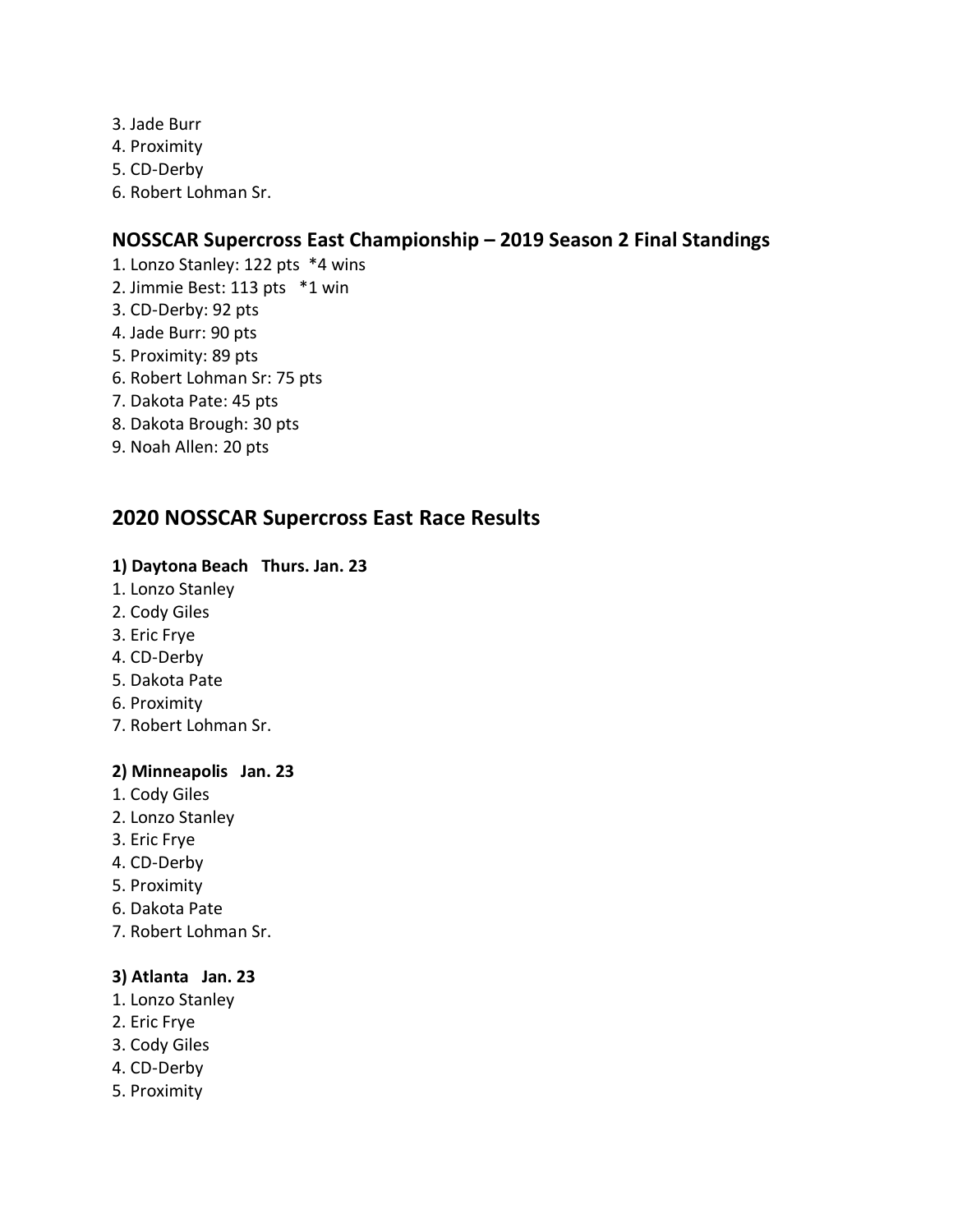#### 6. Dakota Pate

7. Robert Lohman Sr.

## **4) Toronto Jan. 30**

- 1. Lonzo Stanley
- 2. Eric Frye
- 3. CD-Derby
- 4. Proximity
- 5. Robert Lohman Sr.
- 6. Mikhail

#### **5) Indianapolis Jan. 30**

- 1. Lonzo Stanley
- 2. Eric Frye
- 3. CD-Derby
- 4. Proximity
- 5. Robert Lohman Sr.

#### **6) Detroit Jan. 30**

- 1. Lonzo Stanley
- 2. Eric Frye
- 3. CD-Derby
- 4. Proximity
- 5. Robert Lohman Sr.

## **7) St. Louis Jan. 30**

- 1. Lonzo Stanley
- 2. Eric Frye
- 3. CD-Derby
- 4. Proximity
- 5. Robert Lohman Sr.

# **8) East Rutherford Jan. 30**

- 1. Lonzo Stanley
- 2. Eric Frye
- 3. CD-Derby
- 4. Proximity
- 5. Robert Lohman Sr.

#### **9) Las Vegas Feb. 6**

- 1. Lonzo Stanley
- 2. Eric Frye
- 3. CD-Derby
- 4. Proximity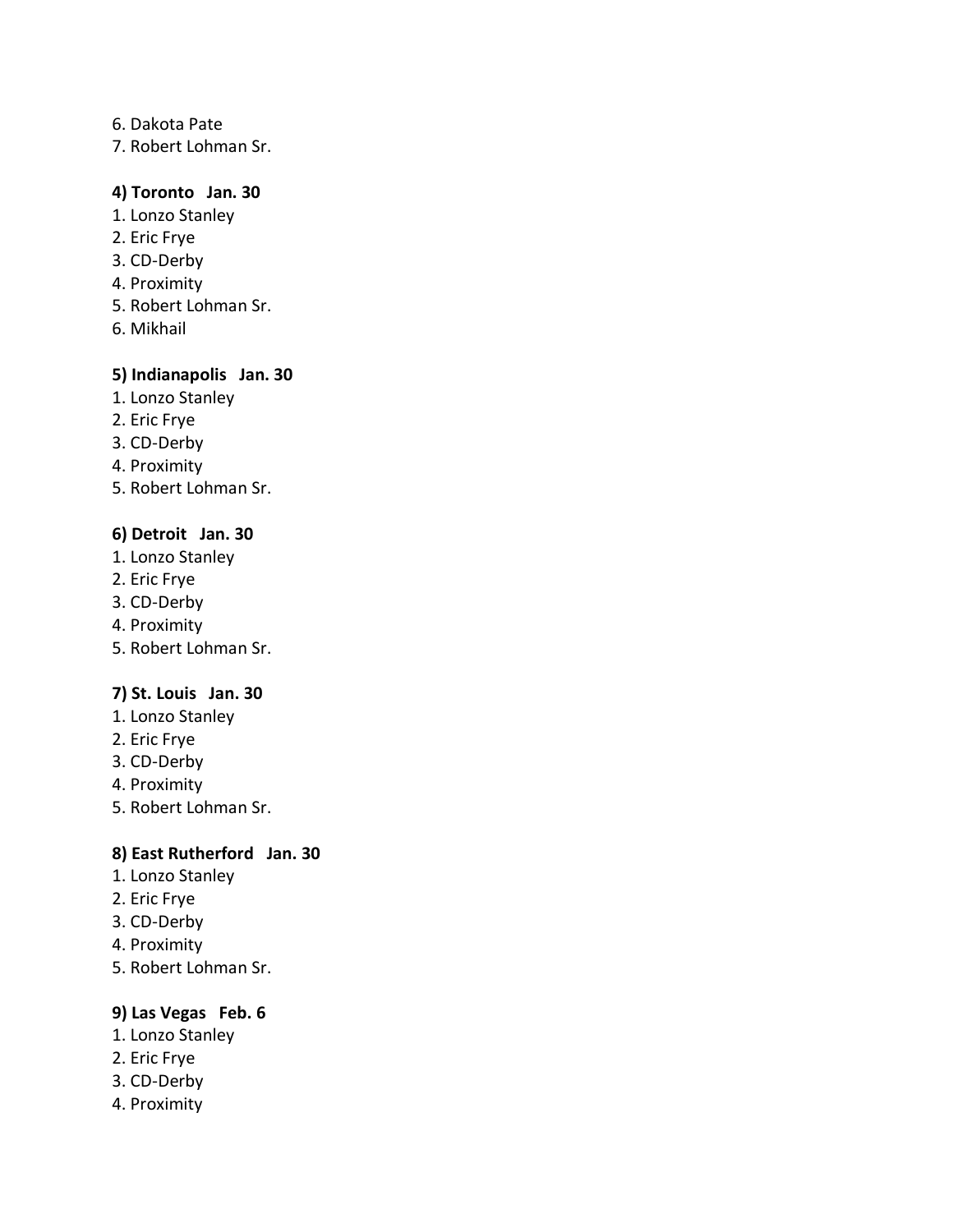#### 5. Robert Lohman Sr.

## **10) Daytona Beach Feb. 6**

- 1. Lonzo Stanley
- 2. Eric Frye
- 3. CD-Derby
- 4. Proximity
- 5. Robert Lohman Sr.

## **11) Minneapolis Feb. 6**

- 1. Eric Frye
- 2. Lonzo Stanley
- 3. CD-Derby
- 4. Proximity
- 5. Robert Lohman Sr.

# **12) Atlanta Feb. 6**

- 1. Lonzo Stanley
- 2. Proximity
- 2. Eric Frye
- 3. CD-Derby
- 5. Robert Lohman Sr.

#### **13) Toronto Feb. 6**

- 1. Lonzo Stanley
- 2. CD-Derby
- 3. Eric Frye
- 4. Proximity
- 5. Robert Lohman Sr.

#### **14) Indianapolis Feb. 6**

- 1. Lonzo Stanley
- 2. Eric Frye
- 3. CD-Derby
- 4. Proximity
- 5. Robert Lohman Sr.

# **15) Detroit Feb. 6**

- 1. Lonzo Stanley
- 2. Eric Frye
- 3. CD-Derby
- 4. Proximity
- 5. Robert Lohman Sr.